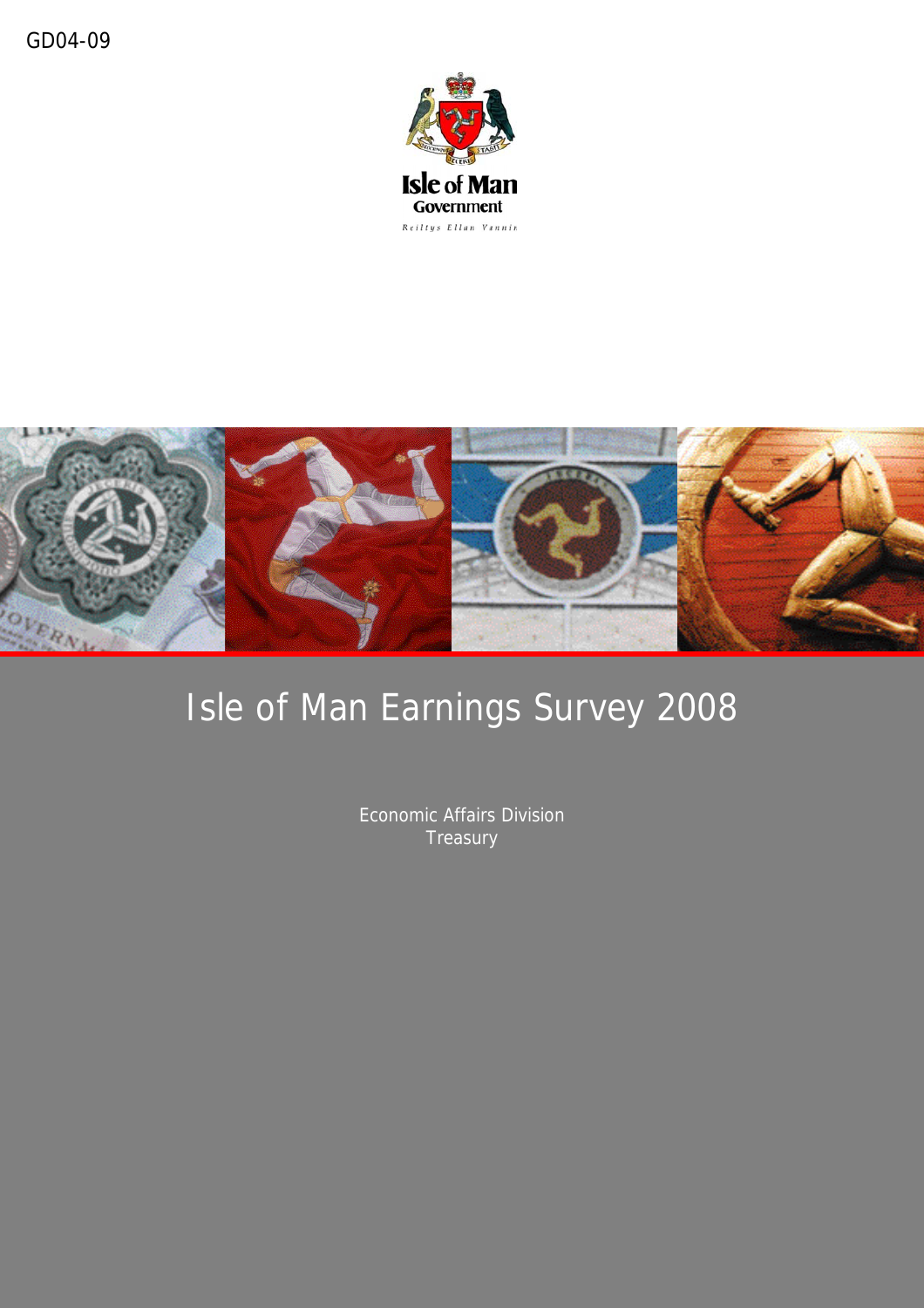### **ISLE OF MAN EARNINGS SURVEY 2008**

### **SUMMARY OF RESULTS**

- \* In June the average gross weekly pay of full-time employees was £568.76 (Table One);
- \* Median gross weekly pay of full-time employees was £472.27 (Table One);
- \* The middle 50% of full-time employees earned between £364 and £671 per week (Table One);
- \* Average earnings increased by 3.2% between June 2007 and June 2008 compared with a rise in retail prices of 6.3% (Table Four);
- \* Full-time employees worked an average of 38.1 hours per week, including 1.2 hours of overtime (Table Two);
- \* Overtime, incentive pay and shift premia made up 6.7% of employees' gross weekly earnings (Table One);
- \* Average earnings in the Isle of Man were 1.0% below average earnings in the United Kingdom (Table Five);
- Average gross hourly earnings including overtime were £15.19 (Table Two);
- \* 77% of employees worked less than 40 hours per week (Table Nine);

### **THE SAMPLE**

A sample of employees was drawn at random from income tax records and a questionnaire was sent to the last known employer of each of the selected employees. The questionnaire requested details of the employee's sex, year of birth, occupation, industry, length of service, basic weekly hours, overtime hours and gross earnings. Gross earnings were split into basic pay, overtime pay, incentive payments and shift and other payments. Questions were included to determine whether either earnings had been affected by absence or the employee was paid on adult rates. The information requested related to the pay period including 10th June, 2008.

Employers were required to submit returns under the Statistics Act 1999. A summary of the response is given in Table Eleven.

### **FURTHER INFORMATION**

Unpublished data may be supplied on request. Enquiries should be addressed to the Economic Affairs Division.

All enquiries to:-J.M. Caley, Economic Affairs Division, Treasury, Illiam Dhone House, 2 Circular Road, Douglas, Isle of Man, IM1 1PQ

Tel: (01624) 685780 Fax: (01624) 685747 email: martin.caley@gov.im

January 2009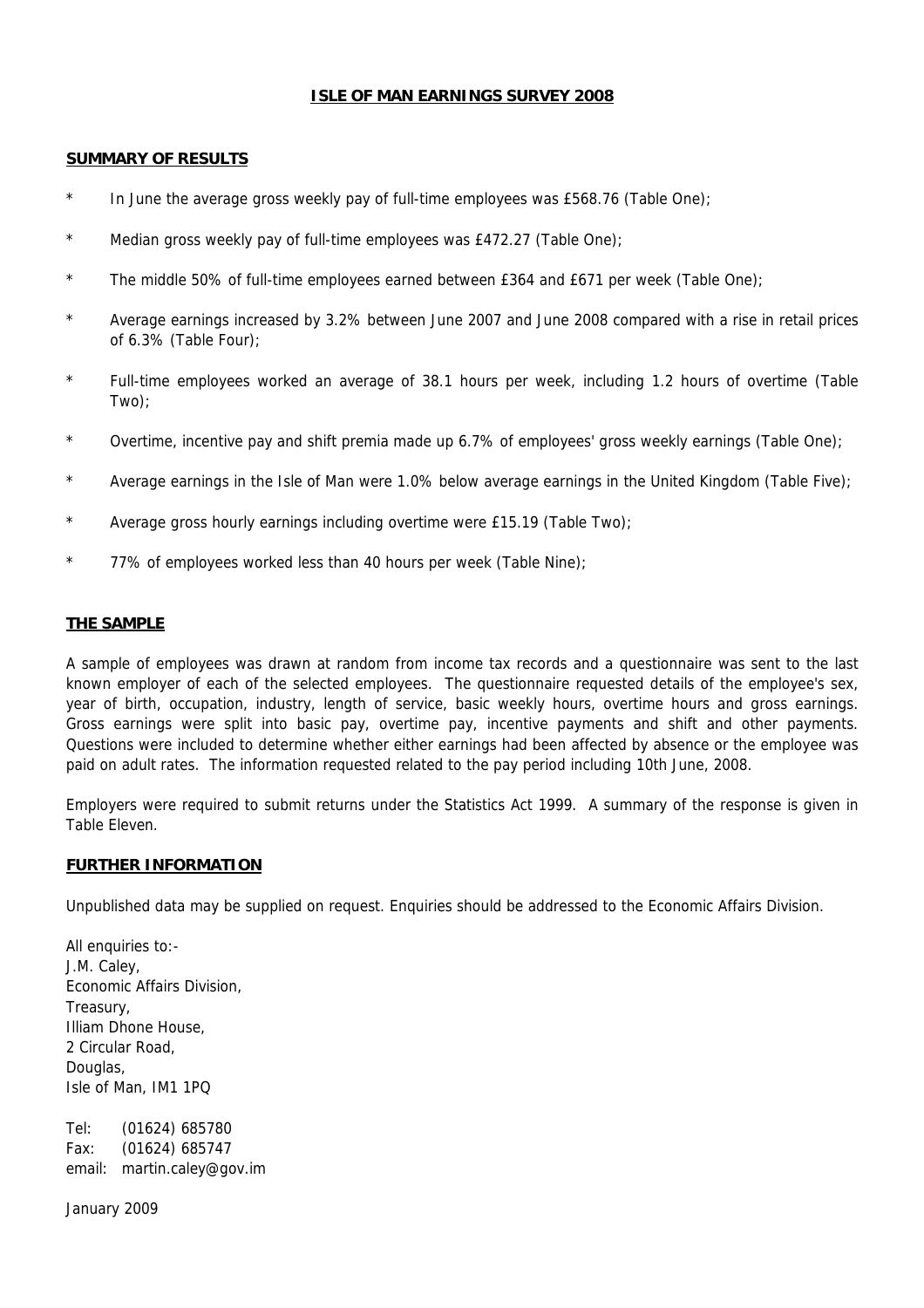#### **FULL-TIME EMPLOYEES ON ADULT RATES**

### **whose pay for the survey period was not affected by absence, June 2008**

|                                                | <b>Males</b> |                   |         | <b>Females</b> | <b>Males and Females</b> |        |        |                   |        |
|------------------------------------------------|--------------|-------------------|---------|----------------|--------------------------|--------|--------|-------------------|--------|
|                                                |              | Manual Non-manual | All     |                | Manual Non-manual        | All    |        | Manual Non-manual | All    |
| Number in sample                               | 176          | 249               | 425     | 59             | 284                      | 343    | 235    | 533               | 768    |
| Average gross weekly earnings (£)<br>of which: | 470.04       | 724.90            | 619.36  | 387.42         | 530.71                   | 506.06 | 449.30 | 621.43            | 568.76 |
| Overtime payments (£)                          | 44.85        | 11.83             | 25.50   | 18.27          | 8.26                     | 9.98   | 38.18  | 9.93              | 18.57  |
| PBR etc payments (£)                           | 8.60         | 19.87             | 15.21   | 1.54           | 5.80                     | 5.07   | 6.83   | 12.37             | 10.68  |
| Shift etc premium payments (£)                 | 4.98         | 7.08              | 6.21    | 23.36          | 9.68                     | 12.03  | 9.60   | 8.47              | 8.81   |
| As percentage of average gross earnings        |              |                   |         |                |                          |        |        |                   |        |
| Overtime payments                              | 9.5%         | 1.6%              | 4.1%    | 4.7%           | 1.6%                     | 2.0%   | 8.5%   | 1.6%              | 3.3%   |
| PBR etc payments                               | 1.8%         | 2.7%              | 2.5%    | 0.4%           | 1.1%                     | 1.0%   | 1.5%   | 2.0%              | 1.9%   |
| Shift etc premium payments                     | 1.1%         | 1.0%              | 1.0%    | 6.0%           | 1.8%                     | 2.4%   | 2.1%   | 1.4%              | 1.5%   |
| Distribution of gross weekly earnings          |              |                   |         |                |                          |        |        |                   |        |
| 10 per cent earned less than (£)               | 280.00       | 319.25            | 292.50  | 219.45         | 298.08                   | 278.85 | 263.72 | 303.32            | 288.46 |
| 25 per cent earned less than (£)               | 357.35       | 411.75            | 376.66  | 277.81         | 356.08                   | 343.10 | 337.35 | 373.56            | 363.96 |
| 50 per cent earned less than (£)               | 426.05       | 632.89            | 508.85  | 364.89         | 461.54                   | 449.16 | 410.17 | 508.85            | 472.27 |
| 25 per cent earned more than (£)               | 528.35       | 888.52            | 733.85  | 480.83         | 611.11                   | 588.50 | 519.23 | 750.00            | 671.25 |
| 10 per cent earned more than $(E)$             | 712.50       | 1251.08           | 1057.70 | 613.20         | 831.67                   | 807.70 | 682.00 | 1027.75           | 954.23 |
| Percentage earning less than £130              | 0.6          | 0.8               | 0.7     | 1.7            | 0.0                      | 0.3    | 0.9    | 0.4               | 0.5    |
| £150                                           | 1.1          | 0.8               | 0.9     | 1.7            | 0.0                      | 0.3    | 1.3    | 0.4               | 0.7    |
| £190                                           | 1.7          | 0.8               | 1.2     | 5.1            | 1.1                      | 1.7    | 2.6    | 0.9               | 1.4    |
| £220                                           | 2.8          | 2.0               | 2.4     | 10.2           | 1.4                      | 2.9    | 4.7    | 1.7               | 2.6    |
| £250                                           | 6.3          | 4.4               | 5.2     | 18.6           | 2.8                      | 5.5    | 9.4    | 3.6               | 5.3    |
| £300                                           | 13.6         | 8.0               | 10.4    | 33.9           | 11.3                     | 15.2   | 18.7   | 9.8               | 12.5   |
| £350                                           | 22.7         | 14.9              | 18.1    | 42.4           | 24.3                     | 27.4   | 27.7   | 19.9              | 22.3   |
| £400                                           | 43.8         | 22.5              | 31.3    | 57.6           | 38.7                     | 42.0   | 47.2   | 31.1              | 36.1   |
| £460                                           | 59.1         | 30.5              | 42.4    | 66.1           | 48.6                     | 51.6   | 60.9   | 40.2              | 46.5   |
| £540                                           | 75.6         | 40.2              | 54.8    | 83.1           | 66.9                     | 69.7   | 77.4   | 54.4              | 61.5   |
| £650                                           | 84.7         | 52.2              | 65.6    | 96.6           | 77.8                     | 81.0   | 87.7   | 65.9              | 72.5   |
| £800                                           | 94.3         | 69.9              | 80.0    | 100.0          | 87.3                     | 89.5   | 95.7   | 79.2              | 84.2   |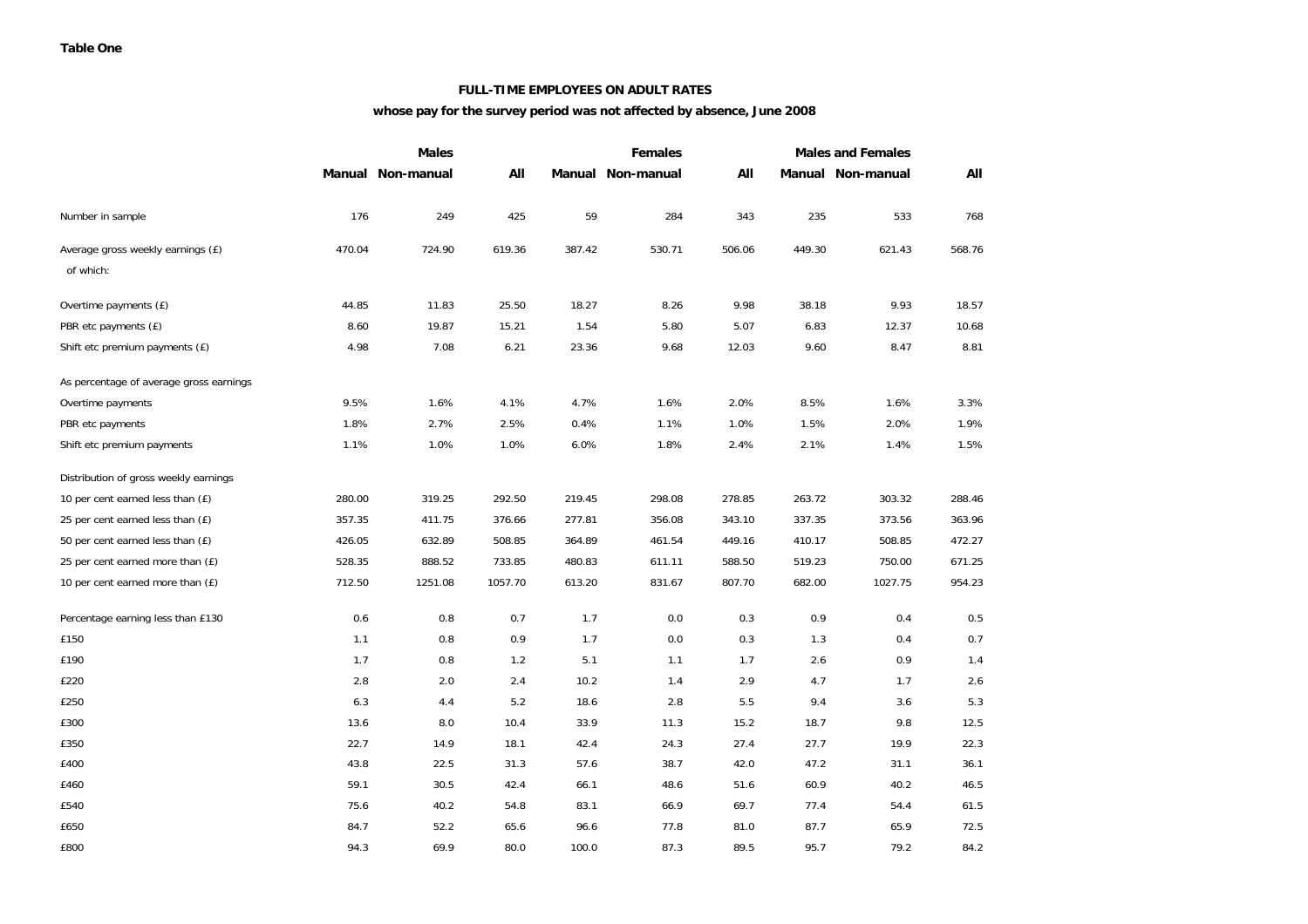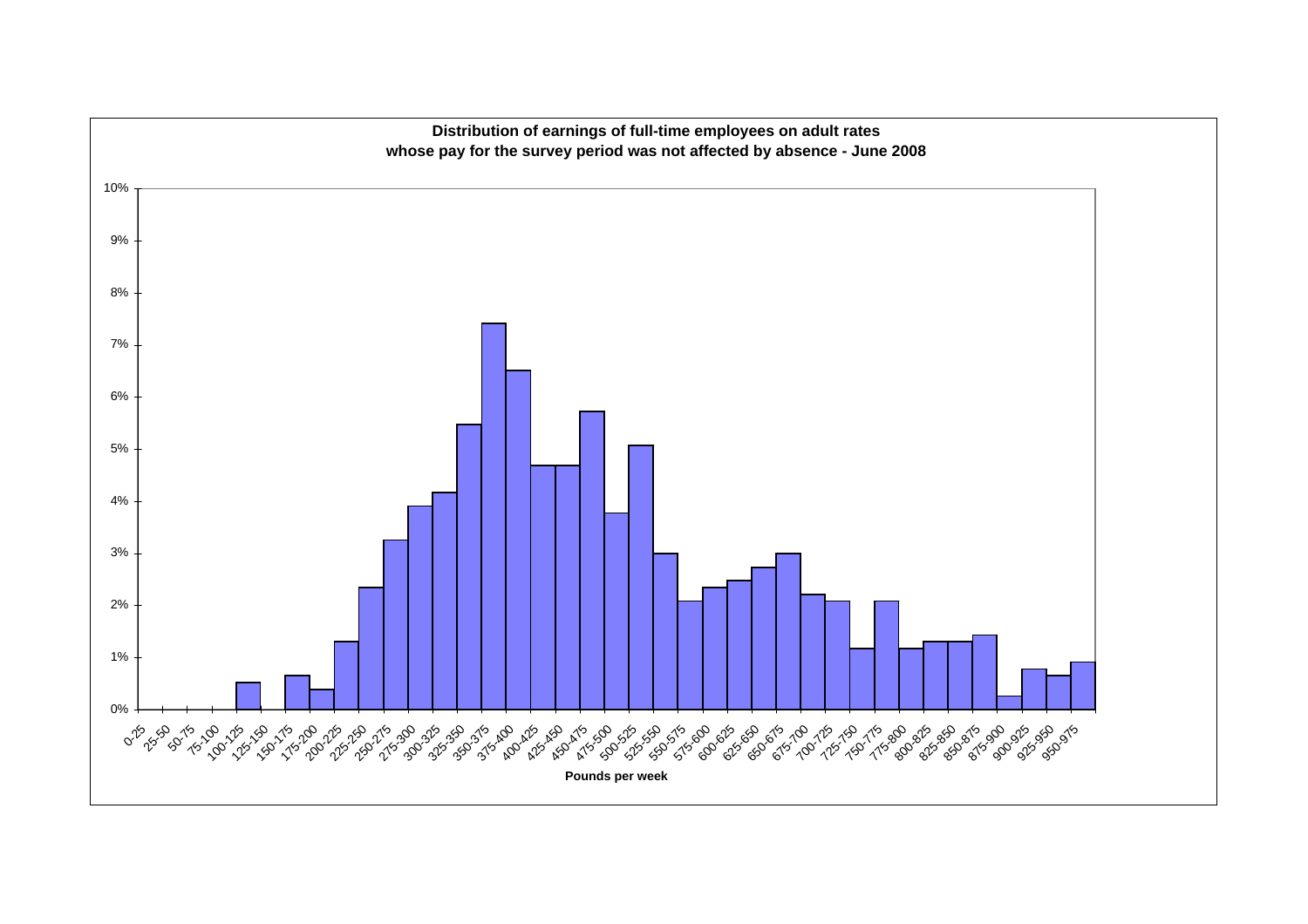#### **Table Two**

#### **FULL-TIME EMPLOYEES ON ADULT RATES**

**whose pay for the survey period was not affected by absence and for whom basic hours of work were reported, June 2008**

|                               |        | <b>Males</b> |      |        | <b>Females</b> |      |        | <b>Males and Females</b> |      |  |
|-------------------------------|--------|--------------|------|--------|----------------|------|--------|--------------------------|------|--|
|                               | Manual | Non-manual   | All  | Manual | Non-manual     | All  | Manual | Non-manual               | All  |  |
| Number in sample              | 164    | 238          | 402  | 52     | 268            | 320  | 216    | 506                      | 722  |  |
| Average gross hourly earnings |        |              |      |        |                |      |        |                          |      |  |
| Including overtime pay        |        |              |      |        |                |      |        |                          |      |  |
| and overtime hours (pence)    | 1083   | 1945         | 1593 | 1010   | 1505           | 1425 | 1066   | 1712                     | 1519 |  |
| Excluding overtime pay        |        |              |      |        |                |      |        |                          |      |  |
| and overtime hours (pence)    | 1026   | 1868         | 1525 | 939    | 1456           | 1372 | 1005   | 1650                     | 1457 |  |
| <b>Hours worked</b>           |        |              |      |        |                |      |        |                          |      |  |
| Average basic hours           | 40.0   | 36.4         | 37.8 | 36.4   | 35.8           | 35.9 | 39.1   | 36.1                     | 37.0 |  |
| Average overtime hours        | 3.0    | 0.5          | 1.5  | 1.5    | 0.5            | 0.7  | 2.7    | 0.5                      | 1.2  |  |
| Average hours                 | 43.0   | 36.9         | 39.4 | 37.9   | 36.3           | 36.6 | 41.8   | 36.6                     | 38.1 |  |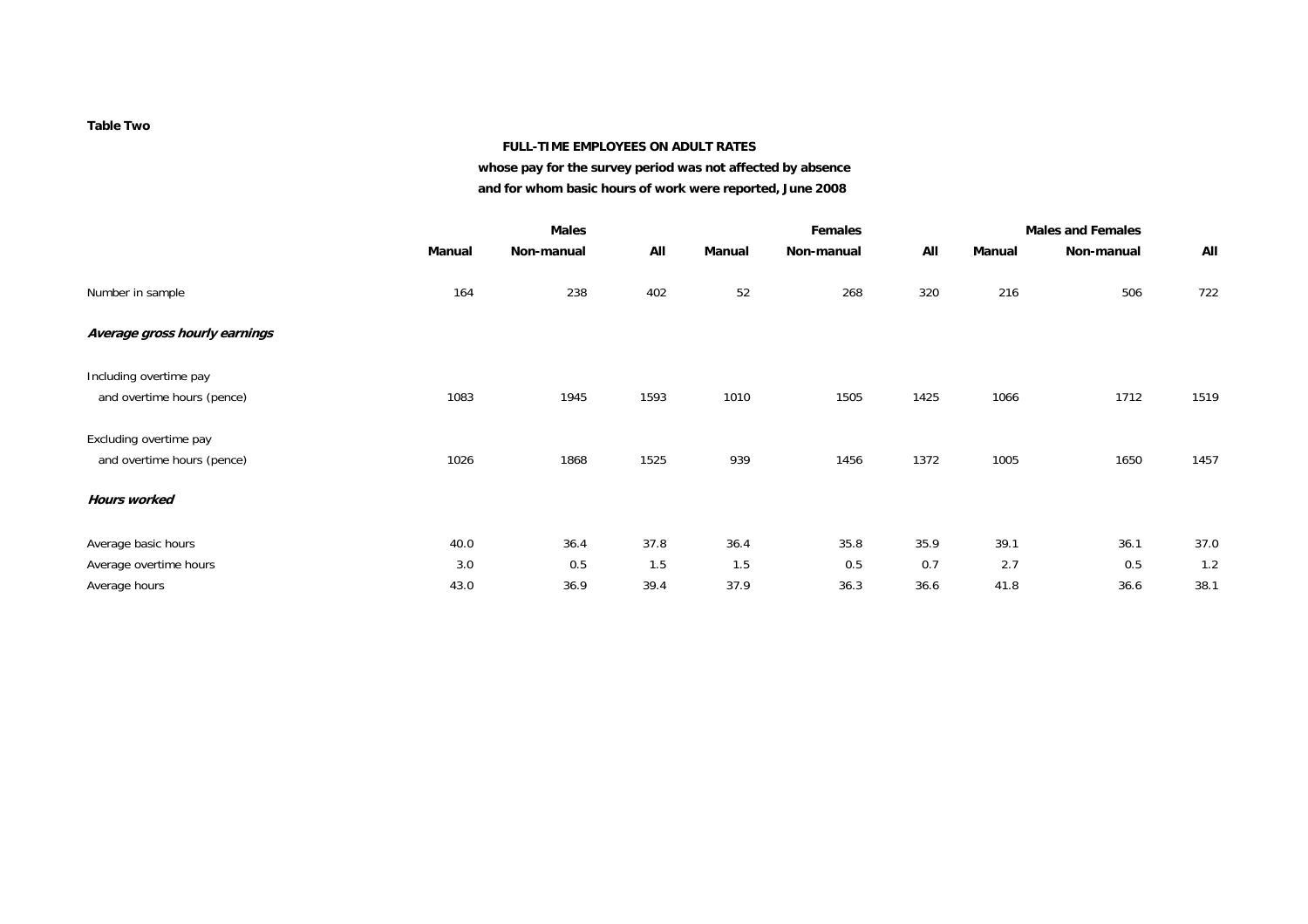### **Table Three**

### **STANDARD ERRORS OF AVERAGE WEEKLY EARNINGS OF FULL-TIME EMPLOYEES ON ADULT RATES whose pay for the survey period was not affected by absence, June 2008**

|                          | Average(£) | <b>Standard</b><br>error (%) |
|--------------------------|------------|------------------------------|
| <b>Males</b>             |            |                              |
| Manual                   | 470.04     | 3.1%                         |
| Non-manual               | 724.90     | 4.0%                         |
| All                      | 619.36     | 3.1%                         |
| <b>Females</b>           |            |                              |
| Manual                   | 387.42     | 4.7%                         |
| Non-manual               | 530.71     | 3.4%                         |
| All                      | 506.06     | 3.1%                         |
| <b>Males and Females</b> |            |                              |
| Manual                   | 449.30     | 2.7%                         |
| Non-manual               | 621.43     | 2.8%                         |
| All                      | 568.76     | 2.2%                         |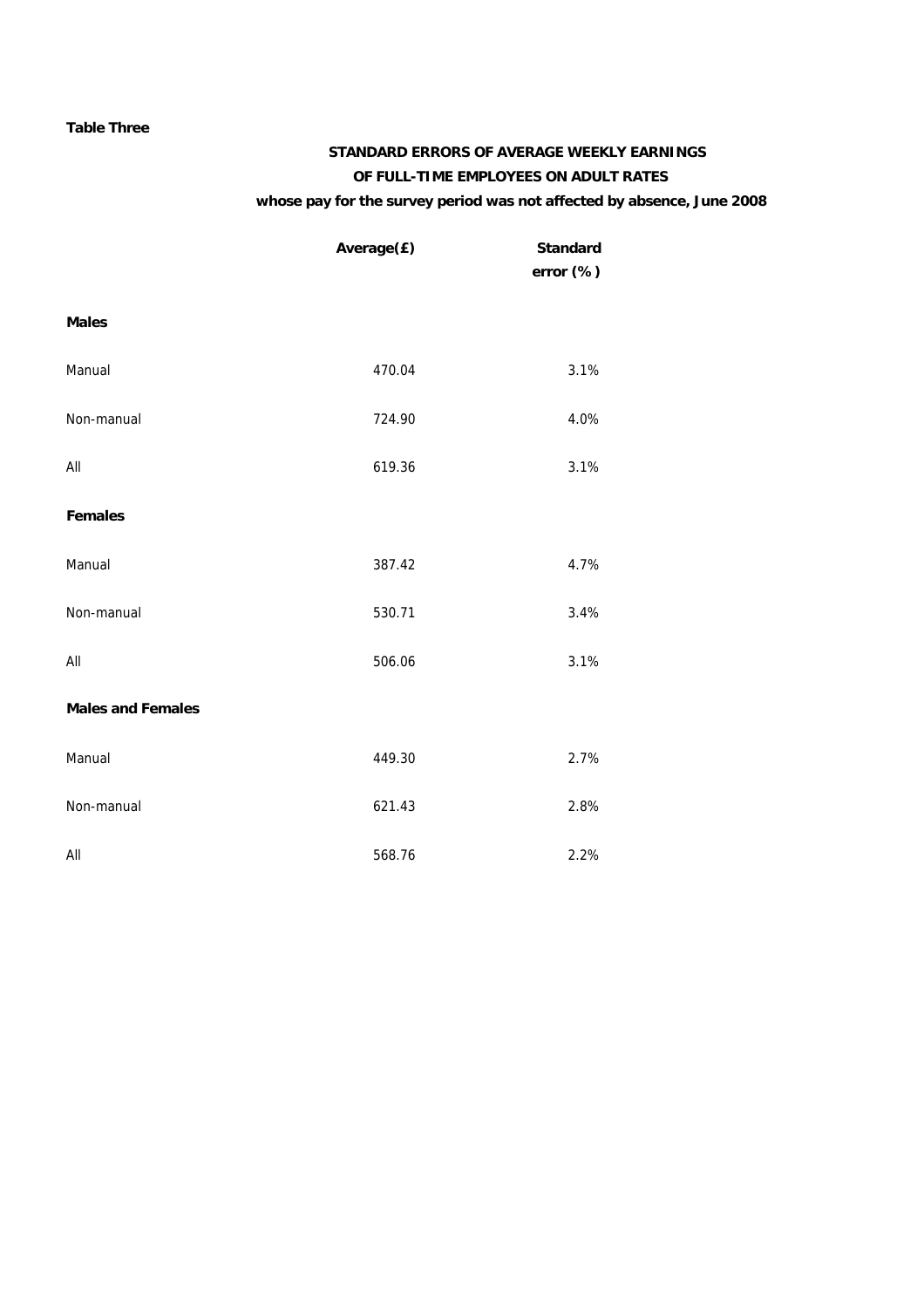#### **Table Four**

### **COMPARISON OF MEDIAN AND AVERAGE WEEKLY EARNINGS OF FULL-TIME EMPLOYEES ON ADULT RATES whose pay was not affected by absence June 2007 and 2008**

|                          | Median (£) |     |               | Average (£) |     |               |
|--------------------------|------------|-----|---------------|-------------|-----|---------------|
|                          | 2007       |     | 2008 % change | 2007        |     | 2008 % change |
| <b>Males</b>             |            |     |               |             |     |               |
| Manual                   | 437        | 426 | $-2.5%$       | 461         | 470 | 2.0%          |
| Non-manual               | 586        | 633 | 8.1%          | 672         | 725 | 7.9%          |
| All                      | 500        | 509 | 1.8%          | 588         | 619 | 5.3%          |
| <b>Females</b>           |            |     |               |             |     |               |
| Manual                   | 321        | 365 | 13.5%         | 338         | 387 | 14.7%         |
| Non-manual               | 480        | 462 | $-3.8%$       | 525         | 531 | 1.2%          |
| All                      | 438        | 449 | 2.5%          | 498         | 506 | 1.6%          |
| <b>Males and females</b> |            |     |               |             |     |               |
| Manual                   | 402        | 410 | 2.1%          | 436         | 449 | 3.0%          |
| Non-manual               | 527        | 509 | $-3.4%$       | 599         | 621 | 3.8%          |
| All                      | 481        | 472 | $-1.8%$       | 551         | 569 | 3.2%          |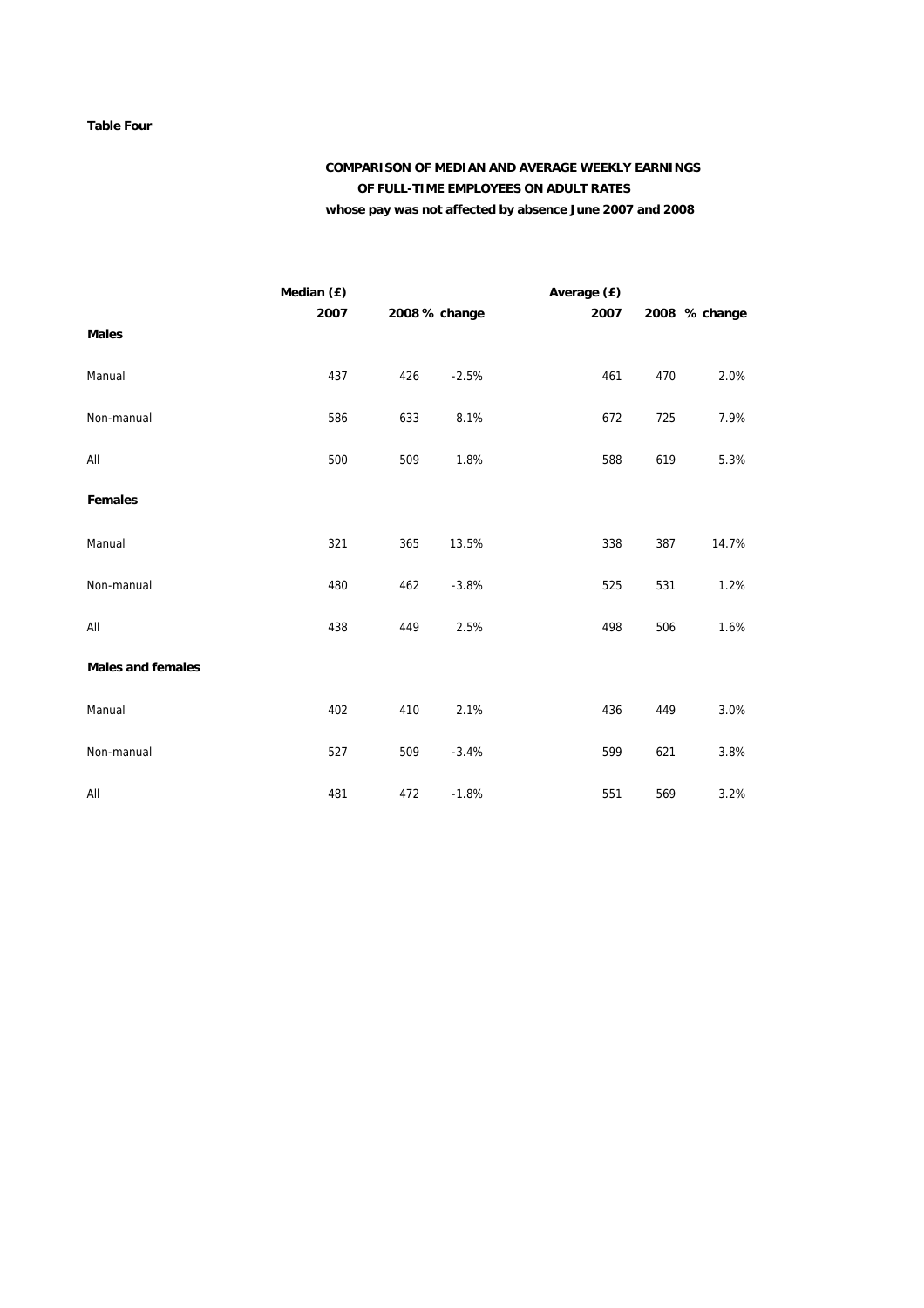#### **Table Five**

### **COMPARISON OF AVERAGE WEEKLY EARNINGS IN THE ISLE OF MAN AND UNITED KINGDOM OF FULL-TIME EMPLOYEES ON ADULT RATES whose pay for the survey period was not affected by absence, 2008**

|                          | <b>Isle of Man</b><br>June | <b>United Kingdom</b><br>April | <b>IOM earnings as</b><br>percentage of<br><b>UK earnings</b> |
|--------------------------|----------------------------|--------------------------------|---------------------------------------------------------------|
| <b>Males</b>             | 619.36                     | 631.1                          | 98.1                                                          |
| <b>Females</b>           | 506.06                     | 485.5                          | 104.2                                                         |
| <b>Males and females</b> | 568.76                     | 574.3                          | 99.0                                                          |

### **UK Source:- Annual Survey of Hours and Earnings (ASHE)**

Crown copyright material is reproduced with the permission of the Controller of HMSO and the Queen's Printer for Scotland.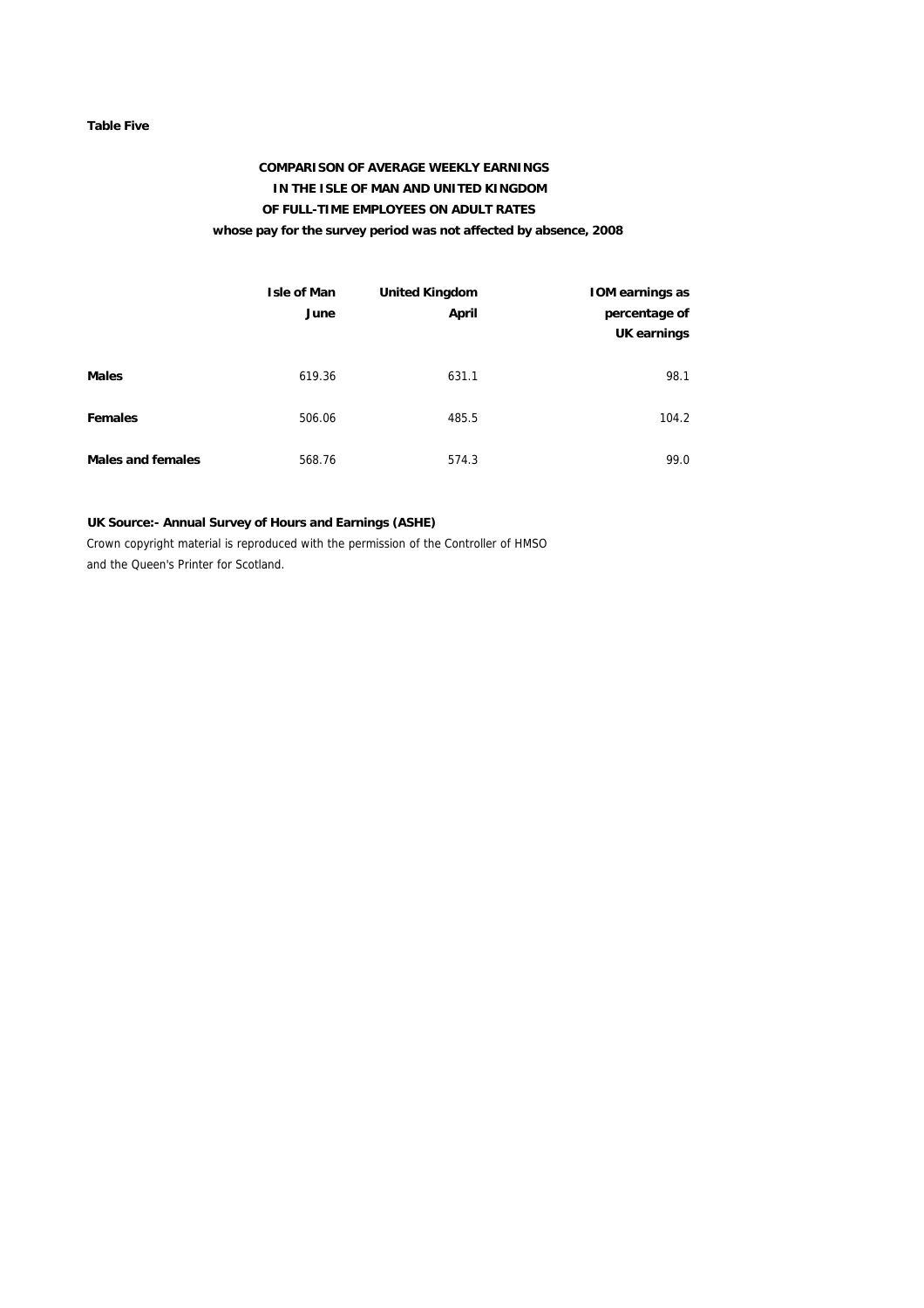### **Table Six**

### **COMPARISON OF MEDIAN WEEKLY EARNINGS IN THE ISLE OF MAN AND UNITED KINGDOM OF FULL-TIME EMPLOYEES ON ADULT RATES whose pay for the survey period was not affected by absence, 2008**

|                          | Isle of Man<br>June | <b>United Kingdom</b><br><b>April</b> | <b>IOM earnings as</b><br>percentage of<br>UK earnings |
|--------------------------|---------------------|---------------------------------------|--------------------------------------------------------|
| <b>Males</b>             | 508.85              | 521.2                                 | 97.6                                                   |
| <b>Females</b>           | 449.16              | 412.0                                 | 109.0                                                  |
| <b>Males and females</b> | 472.27              | 478.6                                 | 98.7                                                   |

### **UK Source:- Annual Survey of Hours and Earnings (ASHE)**

Crown copyright material is reproduced with the permission of the Controller of HMSO and the Queen's Printer for Scotland.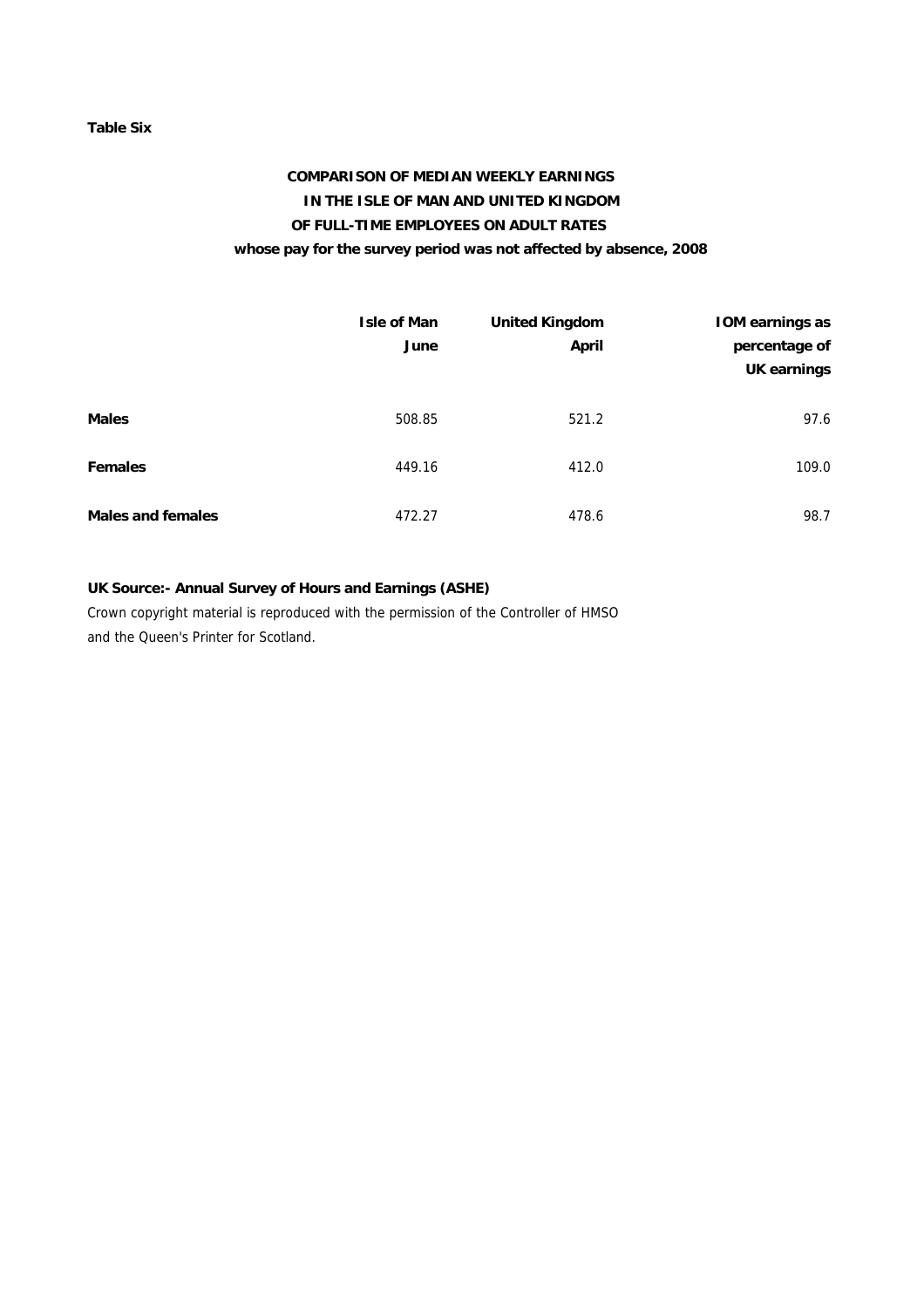### **Table Seven**

### **WEEKLY HOURS AND HOURS OF WORK BY BRANCH OF ECONOMIC ACTIVITY - JUNE 2008**

|                                             |              | Average weekly earnings (£) |          | Average weekly hours |                |          |  |
|---------------------------------------------|--------------|-----------------------------|----------|----------------------|----------------|----------|--|
|                                             | <b>Males</b> | Females                     | All      | <b>Males</b>         | <b>Females</b> | All      |  |
| Agriculture, Forestry and Fishing           | $\cdots$     | $\cdots$                    | $\cdots$ | $\cdots$             | $\cdots$       | $\cdots$ |  |
| Manufacturing                               | 572          | 573                         | 572      | 41                   | 37             | 41       |  |
| Construction                                | 504          | 456                         | 503      | 45                   | 39             | 45       |  |
| Transport and Communication                 | 666          | 454                         | 592      | 43                   | 36             | 41       |  |
| Electricity, Gas and Water                  | 658          | 523                         | 639      | 38                   | 37             | 37       |  |
| Distributive Trades, Restaurants and Hotels | 384          | 337                         | 369      | 41                   | 40             | 40       |  |
| Financing, Insurance and Business Services  | 737          | 526                         | 628      | 37                   | 36             | 36       |  |
| Community, Social and Personal Services     | 658          | 546                         | 589      | 37                   | 36             | 36       |  |
|                                             |              |                             |          |                      |                |          |  |
| Whole economy                               | 594          | 569                         | 567      | 39                   | 38             | 38       |  |
| Average non-agricultural (C - Q)            | 613          | 512                         | 568      | 39                   | 37             | 38       |  |
| Average non-financial (A - Q, less J,K)     | 549          | 501                         | 514      | 41                   | 37             | 39       |  |

**Notes:-** (1) The table includes full-time employees on adult rates of pay whose earnings were not affected by absence and for whom basic hours of work were recorded.

(2) United Nations ISIC Rev. 3 has been used to classify economic activity.

... Sample too small - less than five.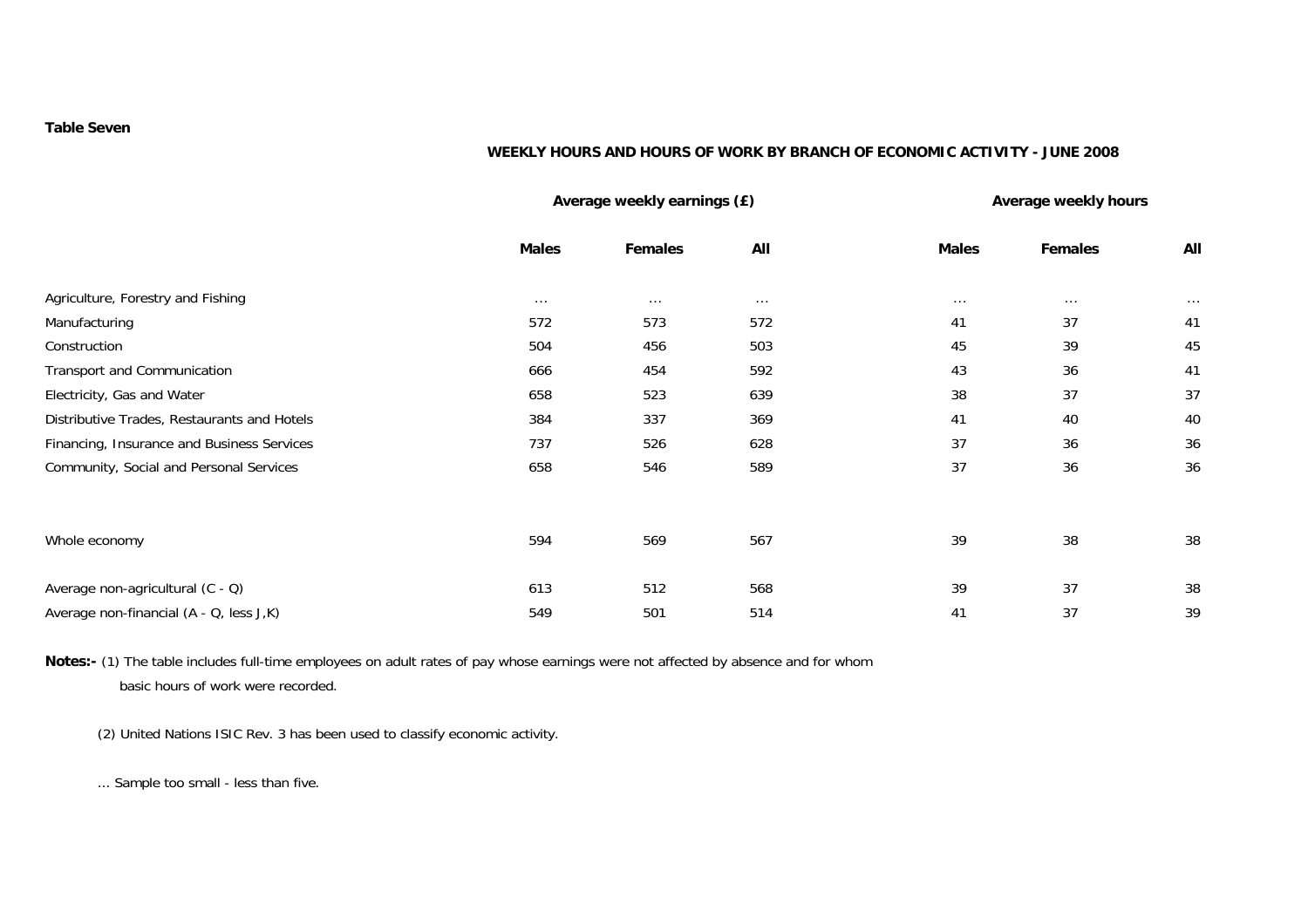### **Table Eight**

### **PRIVATE AND PUBLIC SECTOR COMPARISON - JUNE 2008**

|                               |         | Average weekly earnings (£) |     | Average weekly hours |               |     |  |  |
|-------------------------------|---------|-----------------------------|-----|----------------------|---------------|-----|--|--|
|                               | Private | <b>Public</b>               | All | Private              | <b>Public</b> | All |  |  |
|                               |         |                             |     |                      |               |     |  |  |
| Males, manual                 | 448     | 531                         | 467 | 43                   | 42            | 43  |  |  |
| Males, non-manual             | 697     | 753                         | 712 | 37                   | 36            | 37  |  |  |
| All males                     | 593     | 671                         | 612 | 40                   | 39            | 39  |  |  |
| Females, manual               | 302     | 465                         | 380 | 39                   | 37            | 38  |  |  |
| Females, non-manual           | 501     | 640                         | 538 | 37                   | 35            | 36  |  |  |
| All females                   | 477     | 594                         | 512 | 37                   | 35            | 37  |  |  |
| Males and females, manual     | 423     | 504                         | 446 | 42                   | 40            | 42  |  |  |
| Males and females, non-manual | 594     | 692                         | 619 | 37                   | 36            | 37  |  |  |
| All males and females         | 544     | 633                         | 567 | 39                   | 37            | 38  |  |  |

**Note:-** The table includes full-time employees on adult rates of pay whose earnings were not affected by absence for whom basic hours of work were reported.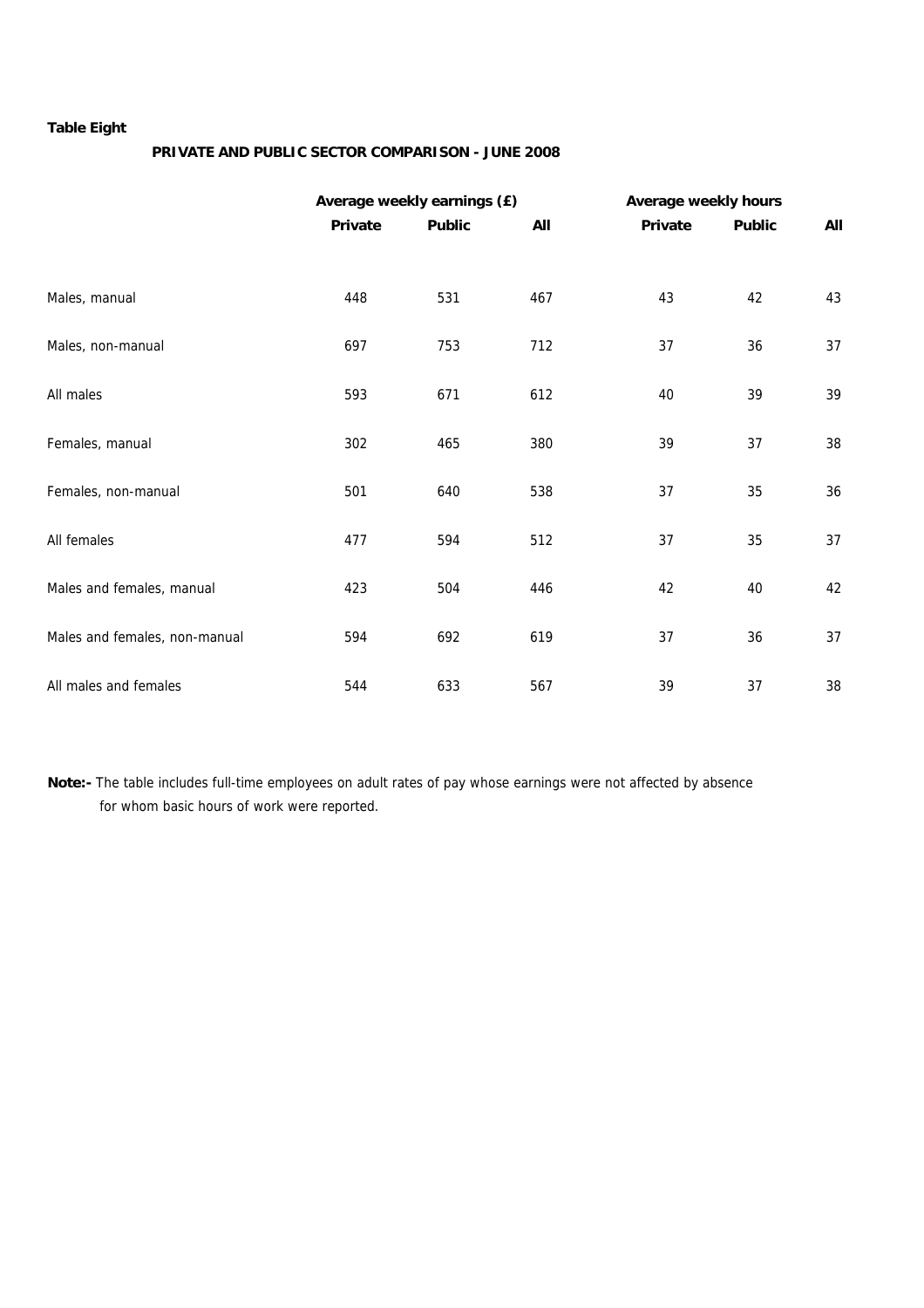#### **DISTRIBUTION OF EMPLOYEES BY HOURLY EARNINGS AND WEEKLY HOURS - June 2008**

**Includes overtime hours and pay**

#### **Percentages of sample**

|                             | $0 - 5$ | $5 - 10$ | 10-15   | 15-20 | $20 - 25$ | 25-30 | $30 - 35$ | 35-40 | 40-45   | 45-50   | 50-55   | $55+$   | <b>Total</b> | Cumulative |
|-----------------------------|---------|----------|---------|-------|-----------|-------|-----------|-------|---------|---------|---------|---------|--------------|------------|
|                             | hours   | hours    | hours   | hours | hours     | hours | hours     | hours | hours   | hours   | hours   | hours   |              | total      |
| Under 350 pence per hour    | $0.0\%$ | 0.1%     | $0.0\%$ | 0.0%  | 0.0%      | 0.0%  | 0.0%      | 0.1%  | $0.0\%$ | $0.0\%$ | $0.0\%$ | 0.0%    | 0.2%         | 0.2%       |
| 350 to 400 pence per hour   | 0.0%    | 0.0%     | 0.0%    | 0.0%  | 0.0%      | 0.0%  | 0.0%      | 0.1%  | $0.0\%$ | 0.0%    | $0.0\%$ | 0.0%    | 0.1%         | 0.3%       |
| 400 to 450 pence per hour   | 0.0%    | 0.0%     | 0.0%    | 0.0%  | 0.0%      | 0.0%  | 0.0%      | 0.0%  | 0.0%    | $0.0\%$ | 0.0%    | 0.0%    | $0.0\%$      | 0.3%       |
| 450 to 500 pence per hour   | 0.1%    | 0.0%     | 0.0%    | 0.0%  | 0.0%      | 0.0%  | 0.0%      | 0.0%  | 0.1%    | 0.0%    | $0.0\%$ | 0.0%    | 0.2%         | 0.6%       |
| 500 to 600 pence per hour   | 0.1%    | 0.1%     | 0.2%    | 0.1%  | 0.8%      | 0.1%  | 0.4%      | 0.4%  | 0.3%    | $0.0\%$ | $0.0\%$ | $0.0\%$ | 2.7%         | 3.2%       |
| 600 to 700 pence per hour   | 0.1%    | 0.1%     | 0.0%    | 0.3%  | 0.6%      | 0.4%  | 0.2%      | 1.1%  | 1.7%    | 0.2%    | 0.1%    | 0.1%    | 5.0%         | 8.2%       |
| 700 to 800 pence per hour   | 0.1%    | 0.8%     | 0.2%    | 0.6%  | 0.8%      | 0.2%  | 0.6%      | 2.3%  | 1.7%    | 0.6%    | 0.1%    | 0.1%    | 8.0%         | 16.2%      |
| 800 to 900 pence per hour   | 0.3%    | 0.3%     | 0.6%    | 0.6%  | 0.7%      | 0.1%  | 0.2%      | 3.0%  | 1.4%    | 0.4%    | 0.1%    | 0.2%    | 8.0%         | 24.1%      |
| 900 to 1000 pence per hour  | 0.0%    | 0.2%     | 0.3%    | 0.3%  | 0.4%      | 0.6%  | 0.6%      | 5.0%  | 2.5%    | 0.2%    | 0.1%    | 0.3%    | 10.6%        | 34.7%      |
| 1000 to 1500 pence per hour | 0.2%    | 0.2%     | 0.3%    | 0.9%  | 1.0%      | 1.3%  | 2.5%      | 16.8% | 6.5%    | 0.8%    | 0.8%    | 1.1%    | 32.5%        | 67.3%      |
| 1500 to 2000 pence per hour | 0.0%    | 0.3%     | 0.6%    | 0.7%  | 1.0%      | 0.8%  | 0.4%      | 9.4%  | 1.4%    | $0.0\%$ | 0.0%    | 0.1%    | 14.7%        | 82.0%      |
| Over 2000 pence per hour    | 0.0%    | 0.4%     | 0.3%    | 0.4%  | 0.9%      | 1.7%  | 0.4%      | 11.9% | 1.5%    | 0.2%    | 0.1%    | 0.0%    | 18.0%        | 100.0%     |
| Total                       | 1.0%    | 2.7%     | 2.5%    | 3.9%  | 6.1%      | 5.2%  | 5.4%      | 50.2% | 17.3%   | 2.4%    | 1.3%    | 2.0%    | 100.0%       |            |
| Cumulative total            | 1.0%    | 3.7%     | 6.2%    | 10.1% | 16.2%     | 21.3% | 26.8%     | 77.0% | 94.2%   | 96.7%   | 98.0%   | 100.0%  |              |            |

Notes: (1) The table includes employees for whom basic hours were reported.

(2) The bands of hours and earnings are such that the lower limit is included and the upper limit excluded. So, for example,

"5 - 10 hours" is the band of basic hours more than or equal to 5 hours and strictly less than 10 hours.

(3) Overtime hours and earnings are included.

**Table Nine**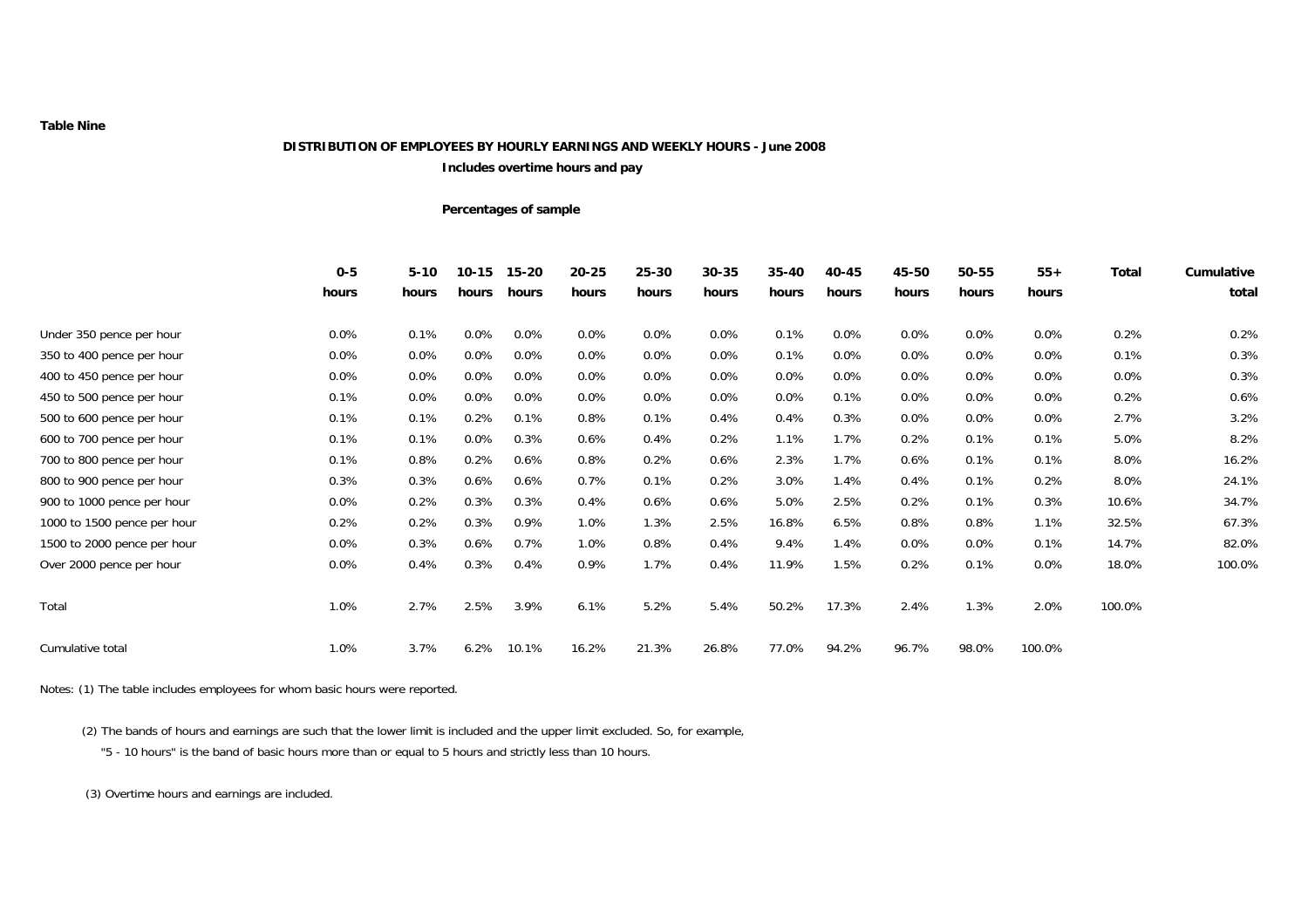#### **DISTRIBUTION OF EMPLOYEES BY HOURLY EARNINGS AND WEEKLY HOURS - June 2008**

**Excludes overtime hours and pay**

#### **Percentages of sample**

|                             | $0-5$   | $5 - 10$ | $10 - 15$ | $15 - 20$ | $20 - 25$ | $25 - 30$ | $30 - 35$ | $35-40$ | 40-45 | 45-50 | 50-55   | $55+$   | <b>Total</b> | Cumulative |
|-----------------------------|---------|----------|-----------|-----------|-----------|-----------|-----------|---------|-------|-------|---------|---------|--------------|------------|
|                             | hours   | hours    | hours     | hours     | hours     | hours     | hours     | hours   | hours | hours | hours   | hours   |              | total      |
|                             | $0.0\%$ | 0.1%     | $0.0\%$   | $0.0\%$   | 0.0%      | 0.0%      | 0.0%      | 0.1%    | 0.0%  | 0.0%  | $0.0\%$ | $0.0\%$ | 0.2%         | 0.0%       |
| Under 350 pence per hour    |         |          |           |           |           |           |           |         |       |       |         |         |              |            |
| 350 to 400 pence per hour   | $0.0\%$ | 0.0%     | $0.0\%$   | $0.0\%$   | 0.0%      | 0.0%      | 0.0%      | 0.1%    | 0.0%  | 0.0%  | 0.0%    | 0.0%    | 0.1%         | 0.0%       |
| 400 to 450 pence per hour   | $0.0\%$ | $0.0\%$  | $0.0\%$   | $0.0\%$   | $0.0\%$   | $0.0\%$   | $0.0\%$   | 0.0%    | 0.0%  | 0.0%  | $0.0\%$ | $0.0\%$ | $0.0\%$      | 0.1%       |
| 450 to 500 pence per hour   | 0.1%    | 0.0%     | $0.0\%$   | 0.0%      | 0.0%      | 0.0%      | 0.0%      | 0.0%    | 0.1%  | 0.0%  | 0.0%    | 0.0%    | 0.2%         | 0.5%       |
| 500 to 600 pence per hour   | 0.1%    | 0.2%     | 0.2%      | 0.1%      | 0.7%      | 0.2%      | 0.4%      | 0.6%    | 0.3%  | 0.0%  | $0.0\%$ | $0.0\%$ | 2.9%         | 4.1%       |
| 600 to 700 pence per hour   | 0.1%    | 0.2%     | 0.1%      | 0.7%      | 0.4%      | 0.3%      | 0.2%      | 1.3%    | 2.0%  | 0.2%  | $0.0\%$ | $0.0\%$ | 5.6%         | 10.6%      |
| 700 to 800 pence per hour   | 0.2%    | 0.8%     | 0.2%      | 0.4%      | 0.7%      | 0.3%      | 0.6%      | 2.8%    | 1.8%  | 0.3%  | 0.1%    | $0.0\%$ | 8.2%         | 21.0%      |
| 800 to 900 pence per hour   | 0.4%    | 0.2%     | 0.6%      | 1.0%      | 0.6%      | 0.1%      | 0.7%      | 3.7%    | 1.4%  | 0.4%  | $0.0\%$ | 0.1%    | 9.2%         | 29.8%      |
| 900 to 1000 pence per hour  | $0.0\%$ | 0.2%     | 0.4%      | 0.4%      | 0.4%      | 0.6%      | 0.4%      | 6.7%    | 2.4%  | 0.1%  | $0.0\%$ | 0.1%    | 11.9%        | 39.5%      |
| 1000 to 1500 pence per hour | 0.1%    | 0.2%     | 0.6%      | 0.8%      | 1.2%      | 1.3%      | 2.5%      | 18.5%   | 5.9%  | 0.1%  | 0.2%    | 0.0%    | 31.4%        | 71.9%      |
| 1500 to 2000 pence per hour | $0.0\%$ | 0.2%     | 0.4%      | 0.7%      | 1.0%      | 0.6%      | 0.3%      | 10.1%   | 1.0%  | 0.0%  | 0.0%    | $0.0\%$ | 14.3%        | 85.1%      |
| Over 2000 pence per hour    | 0.0%    | 0.6%     | 0.6%      | 0.1%      | 0.8%      | 1.7%      | 0.3%      | 11.0%   | 0.9%  | 0.0%  | 0.1%    | $0.0\%$ | 15.9%        | 100.0%     |
| Total                       | 1.1%    | 2.8%     | 3.1%      | 4.2%      | 5.8%      | 5.1%      | 5.5%      | 54.8%   | 15.8% | 1.2%  | 0.4%    | 0.2%    |              |            |
| Cumulative total            | 1.1%    | 3.9%     | 7.0%      | 11.2%     | 16.9%     | 22.0%     | 27.5%     | 82.3%   | 98.1% | 99.3% | 99.8%   | 100.0%  |              |            |

Notes: (1) The table includes employees for whom basic hours were reported.

(2) The bands of hours and earnings are such that the lower limit is included and the upper limit excluded. So, for example,

"5 - 10 hours" is the band of basic hours more than or equal to 5 hours and strictly less than 10 hours.

(3) Overtime hours and earnings are excluded.

#### **Table Ten**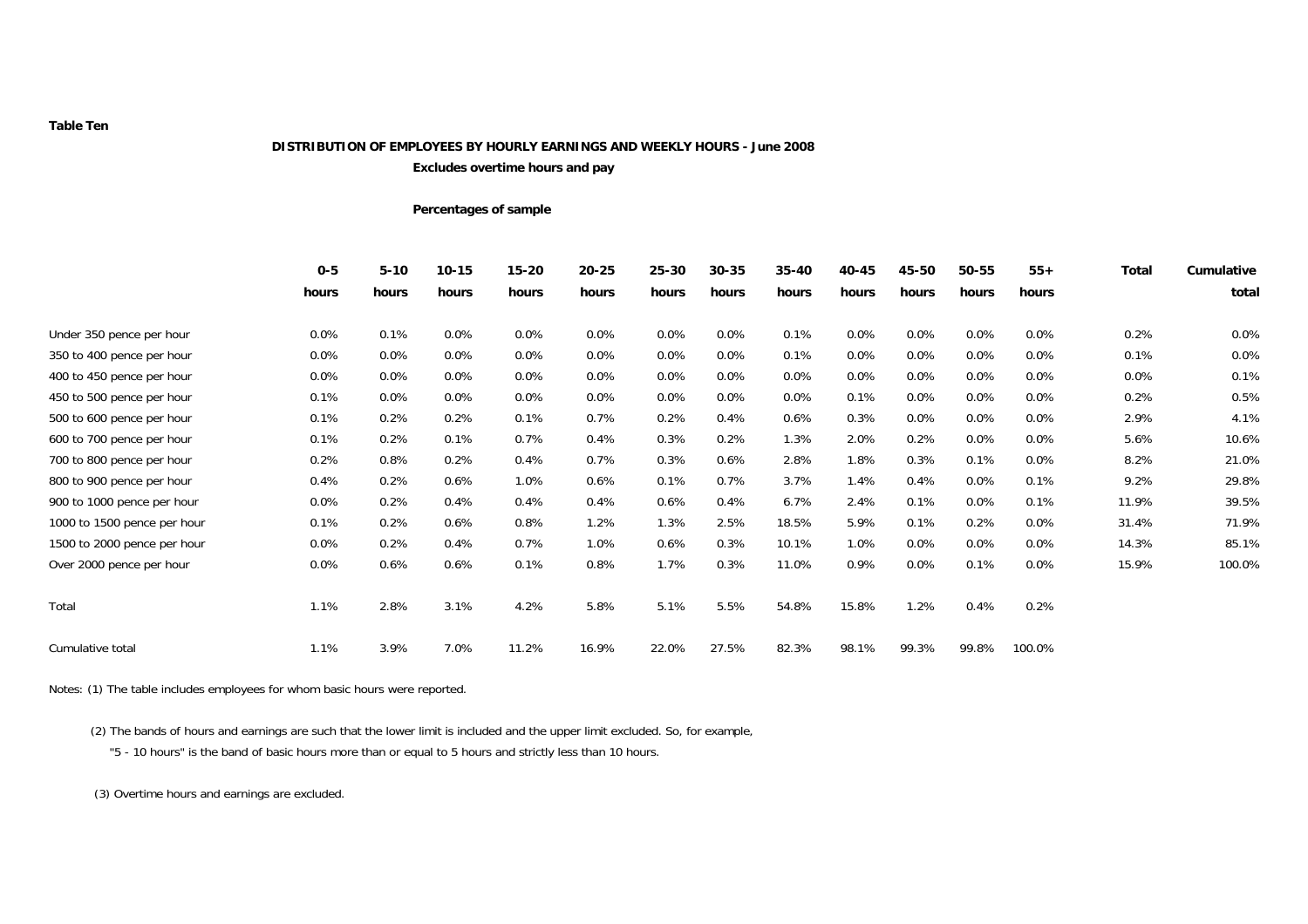### **Table Eleven**

### **ANALYSIS OF RESPONSE - June 2008**

### **Employers**

|                                                                       | Public | Private | All       |
|-----------------------------------------------------------------------|--------|---------|-----------|
| Sent                                                                  | 17     | 542     | 559       |
| Received                                                              | 17     | 534     | 551       |
| Response rate                                                         | 100.0% | 98.5%   | 98.6%     |
| <b>Employees</b>                                                      |        |         |           |
|                                                                       | Public | Private | All       |
| Forms sent                                                            | 359    | 997     | 1356      |
| Forms returned                                                        | 359    | 986     | 1345      |
| Response rate                                                         | 100.0% | 98.9%   | 99.2%     |
| Exempt (See questionnaire)                                            |        |         | 151       |
| Earnings affected by absence or<br>on trainee/junior rates            |        |         | 137       |
| Full-timers with reported hours<br>Full-timers without reported hours |        |         | 768<br>46 |
| Part-timers with reported hours<br>Part-timers without reported hours |        |         | 182<br>61 |

| 1345 |
|------|
|      |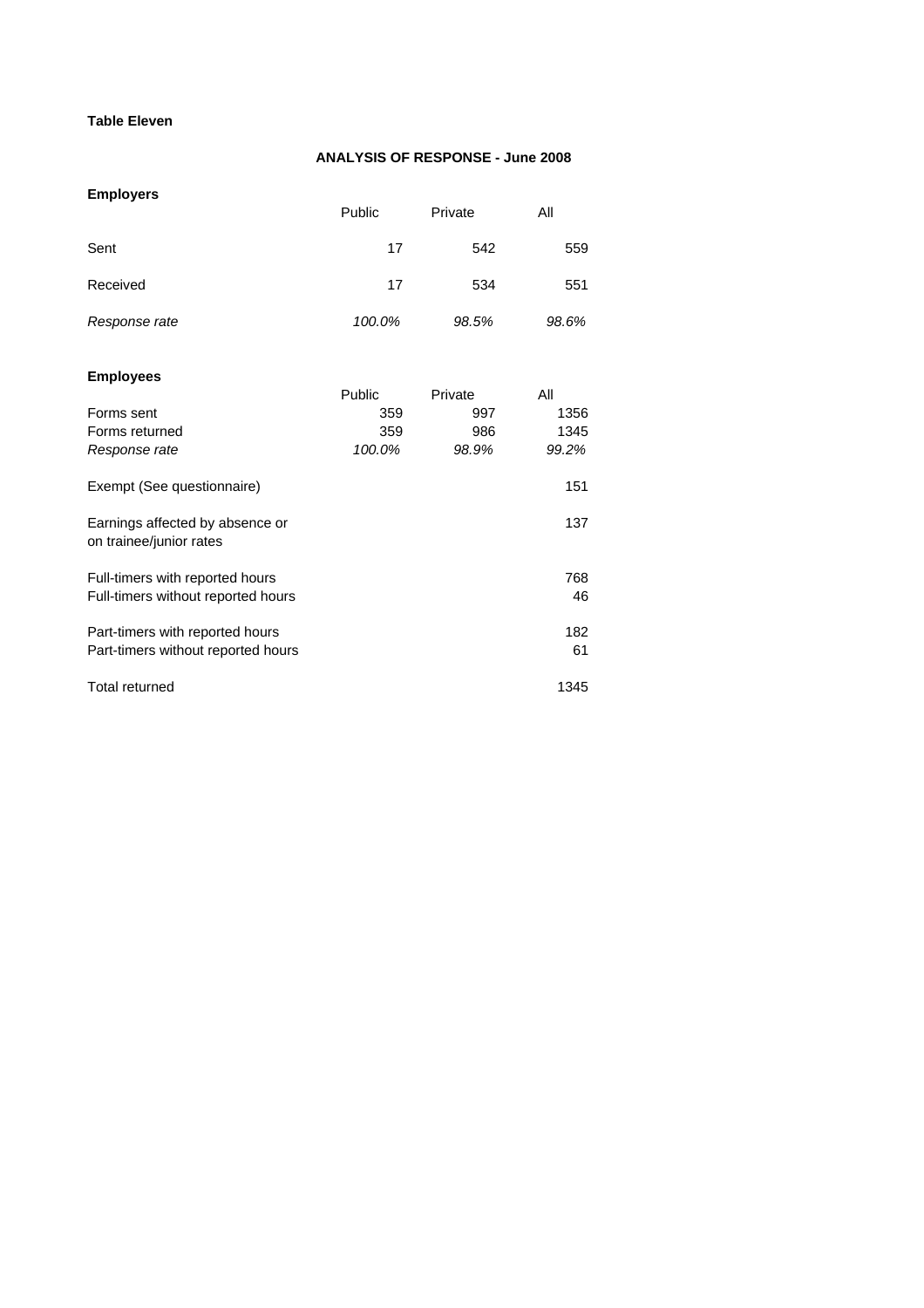### **DEFINITIONS**

A **full-time worker** is generally an employee with normal basic hours exceeding 30 per week excluding overtime and meal breaks except for an employee who is a teacher with normal basic hours exceeding 25 per week or an employee without specified normal basic hours because of the nature of the job but who is described as full-time by the employer.

The median is the level of earnings such that half the sample have earnings greater than that level.

Manual and Non-manual employees are grouped according to the classification formerly used by the United Kingdom's Office for National Statistics in its annual New Earnings Survey (NES). NES has been replaced by the Annual Survey of Hours and Earnings (ASHE).

### **ABBREVIATION**

PBR = Payment By Results

#### **FOOTNOTE**

The earnings from which the average earnings are derived were obtained from a sample of employees. Consequently, the averages and other estimates are subject to sampling errors. For example, the estimates of average earnings given in the tables may differ from the true average which would have been calculated if earnings information had been obtained for every employee in the Isle of Man. A measure of the potential size of the difference is provided by the **standard error**. There is a two-out-of-three chance that the difference between the true value and the estimate will be less than the standard error and the chance that the difference will be more than double the standard error is about one-in-twenty. In other words, we can say with 95% probability that the true level of average earnings will be in the range £544 to £594 (mean £569) (see Table Three).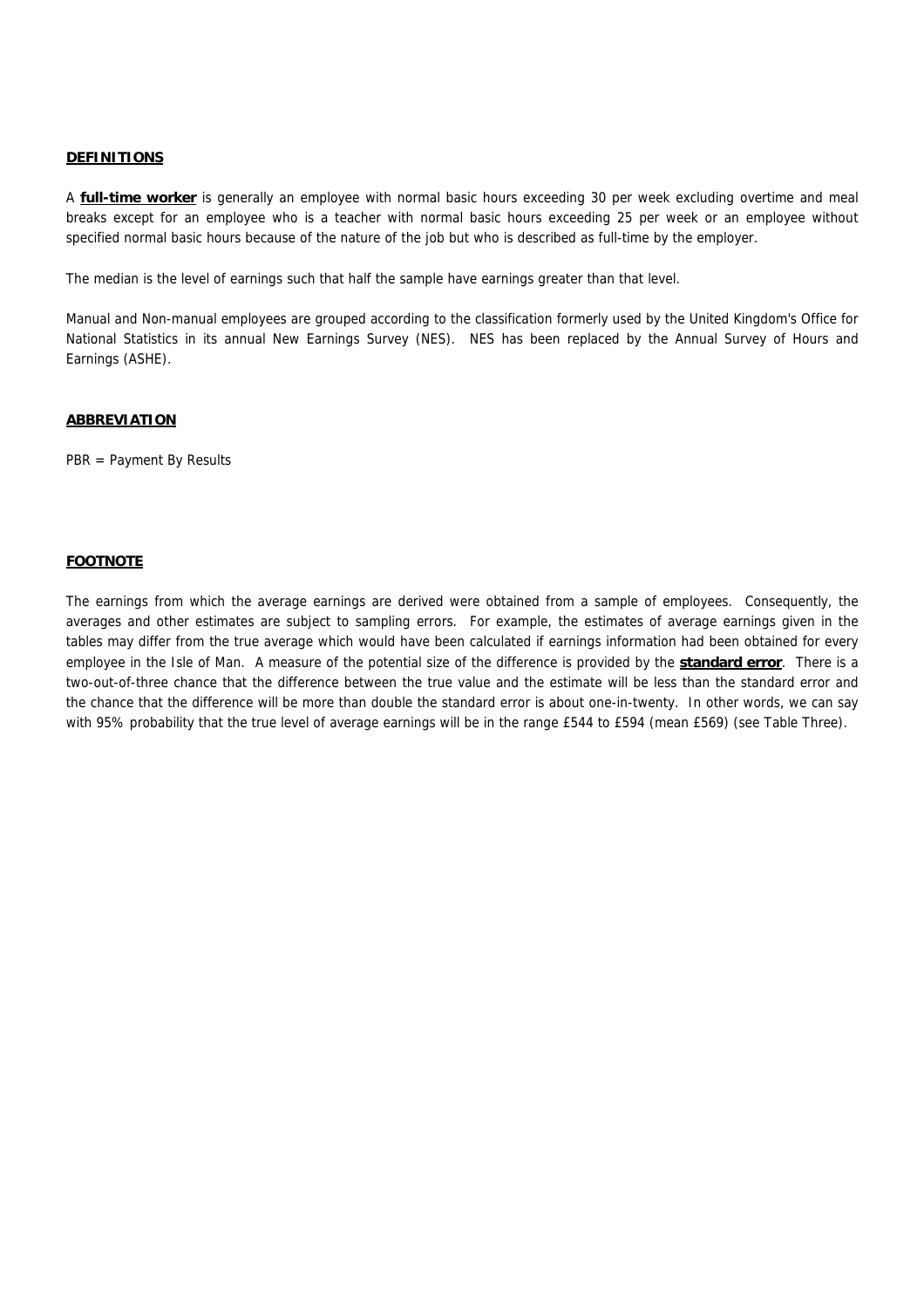The completed form is to be returned by 1st October 2008 to:-

ECONOMIC AFFAIRS DIVISION, ISLE OF MAN GOVERNMENT, ILLIAM DHONE HOUSE, 2 CIRCULAR ROAD, DOUGLAS, ISLE OF MAN, IM1 1PQ.



**IC**

**OC**

**PG**

**IS**

**A**

**B**

### **Earnings Survey 2008 - A compulsory inquiry under the Statistics Act 1999**

### **CONFIDENTIAL**

- If the person named on the tear-off portion is in one of the exemption categories listed opposite, enter the appropriate category letter (A, B, ..................G) in this box. If this box has been completed, sign your name and enter the date overleaf and return the form.
- Please provide the following information about the employment, earnings and hours of the employee named on the tear-off portion for the pay week (or longer period used for pay purposes) which included 10th June, 2008.
- Please read the notes on the tear-off portion before answering the relevant questions.

## **1 Sex and year of birth**

(a) Is the employee male or female? (Circle 1 or 2)

(b) What is the employee's year of birth?

## **2 Occupation**

(a) What, if any, is the employee's job title? ..................................................................................................

(b) Give a short description of the work this employee does ......................................................................

...................................................................................................................................................................... ......................................................................................................................................................................

(c) Has the employee worked at this same job in your organisation for one year or more? (Circle 1 or 2)

| One year or more $1$ |             |  |
|----------------------|-------------|--|
| Under one year       | $2^{\circ}$ |  |

 $1 \mid 9$ 

Male 1 Female

## **3 Basic weekly hours of work**

(a) How many hours, excluding overtime and main meal breaks, is this employee expected to work in a normal week?

(b) If it is not possible to give a specific number of hours, indicate if the employee is regarded as full-time or part-time. (Circle 1 or 2)



### **PLEASE DETACH THIS PART BEFORE RETURNING THE FORM**

Particulars of the employee for whom the information is required.

Mr/Mrs/Miss/Ms............................................................

........................................................................................

### **EXEMPTIONS**

- **A** a private domestic servant who resides at their place of work
- **B** one of your former employees now retired and receiving an occupational pension (but not a wage or salary)
- **C** a wife working for her husband, or a husband working for his wife
- **D** a person employed outside the Isle of Man
- **E** a person who left your employment before 9th June, 2008
- **F** a company director who does not receive a salary
- **G** a person receiving an annuity

### **NOTES**

|                | If the year of birth is not available, please give<br>an estimate.                                                                                                                                                                                                                                                                                                                     |
|----------------|----------------------------------------------------------------------------------------------------------------------------------------------------------------------------------------------------------------------------------------------------------------------------------------------------------------------------------------------------------------------------------------|
| $\overline{2}$ | Terms which are not self-explanatory (e.g. grade<br>B, class 1 or group 3) should not be used on<br>their own.<br>In (b) say what the employee does, not what he<br>or she is.<br>If the employee is a working proprietor or<br>company director who has a salary for an<br>executive role in the firm, show both status of<br>the person and the job for which the salary is<br>paid. |
| 3              | Include all guaranteed hours, even if they were<br>not worked in the survey week.<br>Leave out all overtime hours, even if these are<br>worked regularly or are part of the contract.                                                                                                                                                                                                  |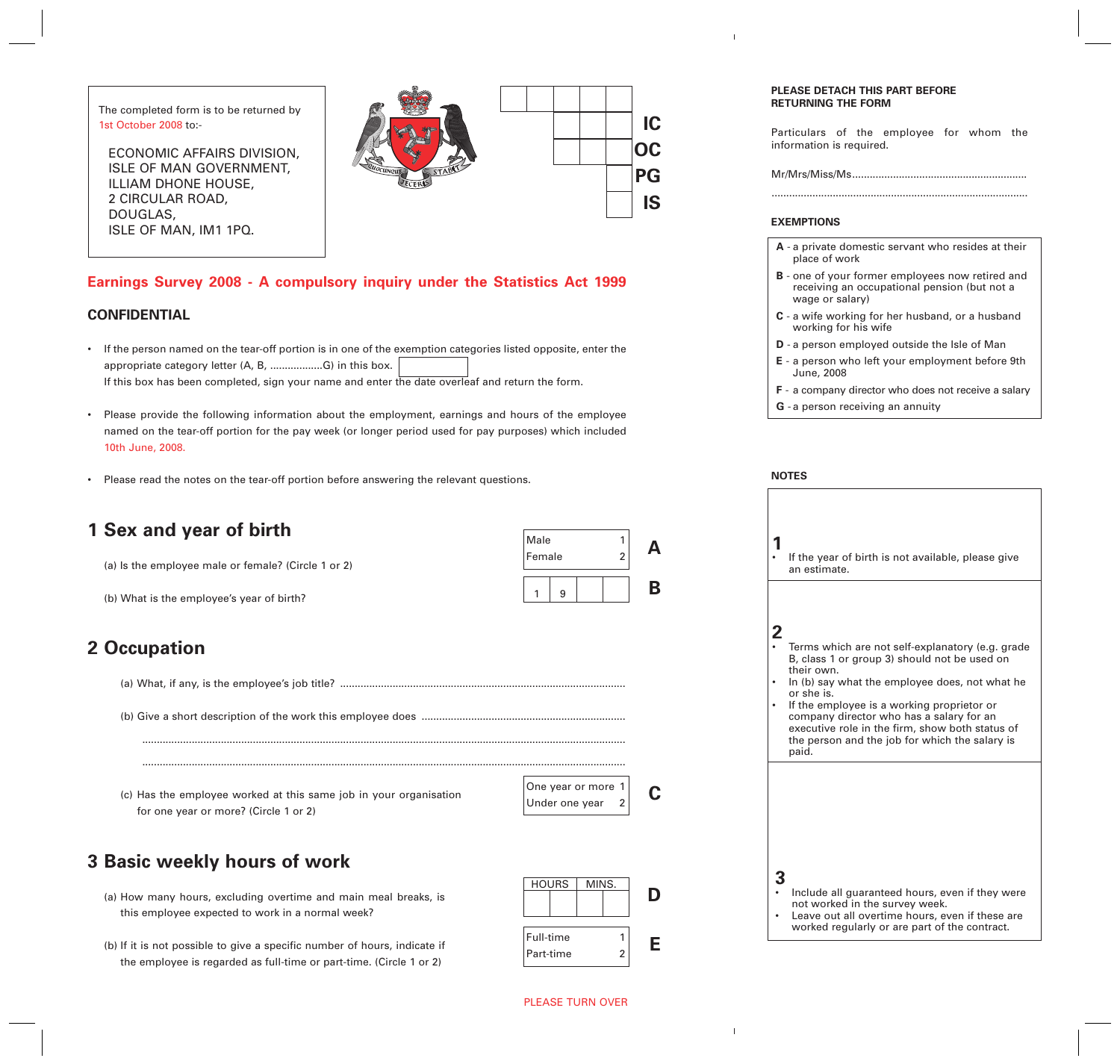- The pay-period is the period for which the employee was paid (e.g. a week for weekly paid employees; a month for monthly paid). The earnings figures given in answer to question 5 must relate to this period.
- lanore losses of overtime. • Ignore absences which did not affect earnings because of guaranteed payments.

### **5**

**4**

- Give gross figures, before the deduction of I.T.I.P., national insurance, pension scheme and any voluntary deductions.
- Include all payments, whenever paid, relating to this period, but leave out amounts paid in this period (such as arrears or advances of pay) which relate to other periods.
- Include any sick pay paid by the employer relating to the period.
- Include salaries paid to working proprietors and company directors, but leave out all other payments to them such as fees.
- Leave out payments of travelling, subsistence, etc. expenses.
- Where bonuses or similar payments are not paid in each pay-period, include the appropriate fraction of the bonus payments relating to the pay-period stated in the answer to question 4(a) calculated by dividing the last payment (or next payment if known) by the number of payperiods it covers, e.g. for monthly paid staff, divide an annual or quarterly bonus by 12 or 3 respectively; for weekly paid staff divide an annual monthly bonus by 52 or 4 respectively.
- Any part of normal basic hours reported at 3(a) paid at overtime rates should not be recorded at 5(a) and 5(b) but should be shown at 5(e) as a premium element.
- Leave out all payments in kind except for agricultural and catering workers. In their case include the reckonable value of accommodation, meals, etc. provided by the employer.
- **• Total gross pay should equal the sum of the previous five items (b) to (f).**

#### **THANK YOU FOR COMPLETING THIS FORM. NOW PLEASE SEND IT BACK BY 1ST OCTOBER 2008 TO THE ADDRESS SHOWN BELOW, USING THE PREPAID BUSINESS REPLY LABEL SUPPLIED (NO STAMP IS NEEDED).**

**ECONOMIC AFFAIRS DIVISION, ISLE OF MAN GOVERNMENT, ILLIAM DHONE HOUSE, 2 CIRCULAR ROAD, DOUGLAS, ISLE OF MAN, IM1 1PQ**

## **4 Pay-period length, effect of absence and pay rates**

(a) Please show the length of the pay-period you will use to give details of the employee's earnings at question 5. (Circle appropriate pay-period)

one week 1 two weeks 2 three weeks four weeks 4 five weeks 5 calendar month 6 other (please specify) ............................................7 **F**

on adult rates 1

on trainee/junior rates 2

- (b) Were the employee's earnings for the pay-period affected by absence? (For example because of sickness, holiday or other absence, short-time working or the employment lasting only part of the period). (Circle 1 or 2)
- (c) Is the employee regarded as being paid on adult rates or on trainee/junior rates ? (Circle 1 or 2)

## **5 Earnings for the pay-period**

Please show by entering the amounts in the appropriate boxes, how the employee's pay for the pay-period including 10th June was made up.

### **Overtime**

- (a) The actual hours of overtime worked in excess of normal basic hours reported at 3(a) The set of the set of the set of the If none, enter "NIL"
	- (e.g. if 4 additional hours were worked at time and a half enter 4 not 6).
- (b) Overtime earnings the full amount for the period, not just the premium element. If none, enter "NIL"

### **Incentive payments**

- e.g. piecework, bonuses (including profit sharing), commission, productivity and other incentive payments.
- (c) Where made in each pay-period, enter the fraction which relates to one pay-period. If none, enter "NIL"
- (d) Where made less often than each pay-period, enter the fraction which relates to one pay-period. The same section of the set of the relates to one pay-

### **Shift premium etc. payments**

**All other payments, including basic pay**

(e) Premium payments (not total pay) for shift work disturbances, and for night work or weekend work where these are not treated as overtime.

If none, enter "NIL"

If none, enter "NIL"



(g) TOTAL GROSS PAY for the pay-period (items (b) to (f)). If none, enter "NIL"

(f) Basic pay and all other payments not shown above.

Please give the name of someone who will deal with any queries about the answers on this form.

**I J** HOURS | MINS  $E$  P

earnings affected  $\begin{vmatrix} 1 \\ 2 \end{vmatrix}$  **G** 

**H**